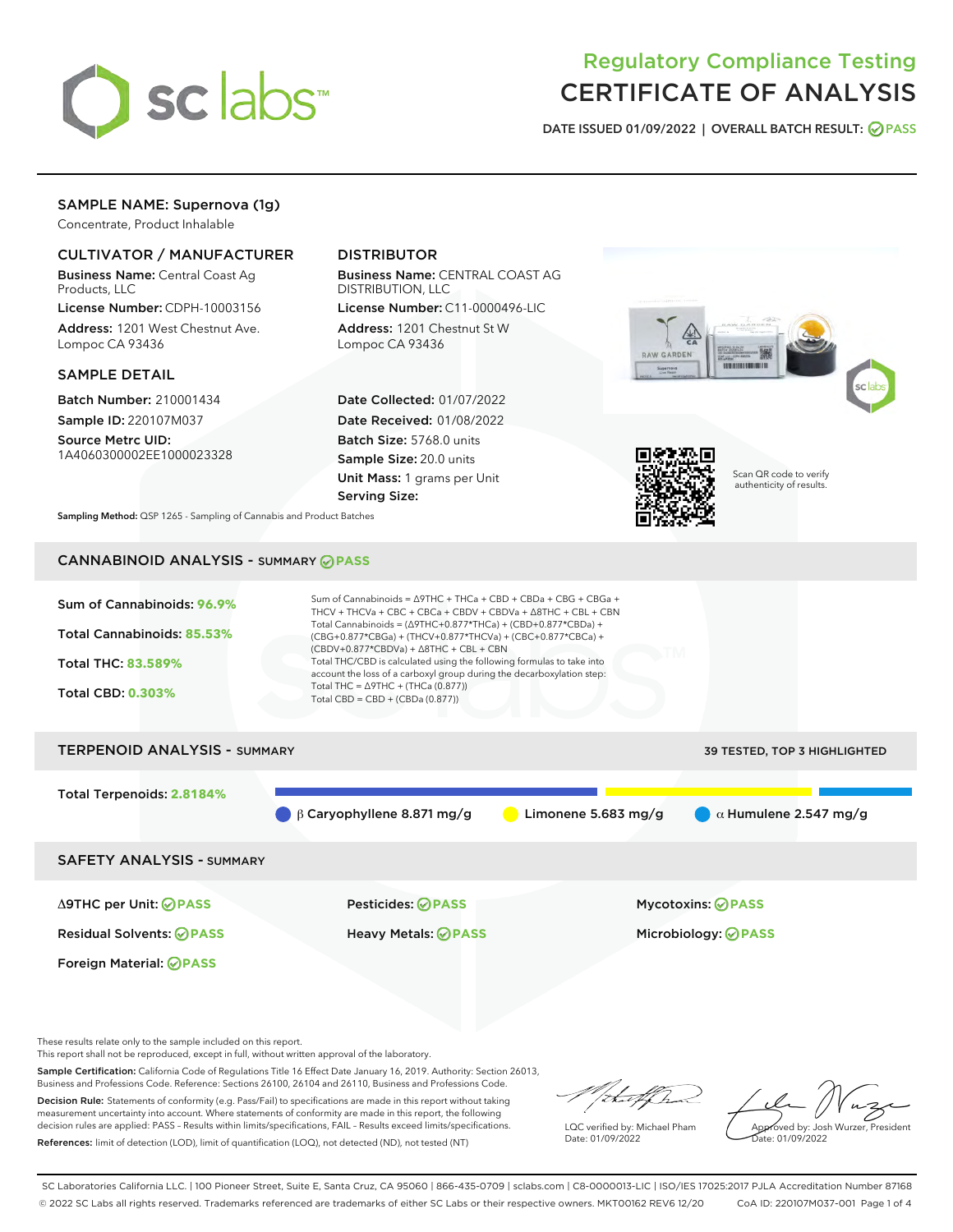



SUPERNOVA (1G) | DATE ISSUED 01/09/2022 | OVERALL BATCH RESULT: @ PASS

#### CANNABINOID TEST RESULTS - 01/09/2022 2 PASS

Tested by high-performance liquid chromatography with diode-array detection (HPLC-DAD). **Method:** QSP 1157 - Analysis of Cannabinoids by HPLC-DAD

#### TOTAL CANNABINOIDS: **85.53%**

Total Cannabinoids (Total THC) + (Total CBD) + (Total CBG) + (Total THCV) + (Total CBC) + (Total CBDV) + ∆8THC + CBL + CBN

TOTAL THC: **83.589%** Total THC (∆9THC+0.877\*THCa)

TOTAL CBD: **0.303%**

Total CBD (CBD+0.877\*CBDa)

TOTAL CBG: 0.84% Total CBG (CBG+0.877\*CBGa)

TOTAL THCV: 0.284% Total THCV (THCV+0.877\*THCVa)

TOTAL CBC: 0.51% Total CBC (CBC+0.877\*CBCa)

TOTAL CBDV: ND Total CBDV (CBDV+0.877\*CBDVa)

| <b>COMPOUND</b>  | LOD/LOQ<br>(mg/g)          | <b>MEASUREMENT</b><br><b>UNCERTAINTY</b><br>(mg/g) | <b>RESULT</b><br>(mg/g) | <b>RESULT</b><br>(%) |
|------------------|----------------------------|----------------------------------------------------|-------------------------|----------------------|
| <b>THCa</b>      | 0.05/0.14                  | ±23.284                                            | 906.01                  | 90.601               |
| <b>A9THC</b>     | 0.06 / 0.26                | ±1.421                                             | 41.32                   | 4.132                |
| <b>CBGa</b>      | 0.1 / 0.2                  | $\pm 0.37$                                         | 7.1                     | 0.71                 |
| <b>CBCa</b>      | 0.07/0.28                  | ±0.235                                             | 4.80                    | 0.480                |
| <b>CBDa</b>      | 0.02/0.19                  | ±0.101                                             | 3.46                    | 0.346                |
| <b>THCVa</b>     | 0.07/0.20                  | ±0.155                                             | 3.24                    | 0.324                |
| <b>CBG</b>       | 0.06/0.19                  | ±0.085                                             | 2.15                    | 0.215                |
| <b>CBC</b>       | 0.2 / 0.5                  | ±0.03                                              | 0.9                     | 0.09                 |
| <b>CBD</b>       | 0.07/0.29                  | N/A                                                | $<$ LOQ                 | $<$ LOQ              |
| $\triangle$ 8THC | 0.1/0.4                    | N/A                                                | <b>ND</b>               | <b>ND</b>            |
| <b>THCV</b>      | 0.1/0.2                    | N/A                                                | <b>ND</b>               | <b>ND</b>            |
| <b>CBDV</b>      | 0.04 / 0.15                | N/A                                                | <b>ND</b>               | <b>ND</b>            |
| <b>CBDVa</b>     | 0.03/0.53                  | N/A                                                | <b>ND</b>               | <b>ND</b>            |
| <b>CBL</b>       | 0.06 / 0.24                | N/A                                                | <b>ND</b>               | <b>ND</b>            |
| <b>CBN</b>       | 0.1/0.3                    | N/A                                                | <b>ND</b>               | <b>ND</b>            |
|                  | <b>SUM OF CANNABINOIDS</b> |                                                    | 969.0 mg/g              | 96.9%                |

#### **UNIT MASS: 1 grams per Unit**

| ∆9THC per Unit                        | 1120 per-package limit | 41.32 mg/unit   | <b>PASS</b> |
|---------------------------------------|------------------------|-----------------|-------------|
| <b>Total THC per Unit</b>             |                        | 835.89 mg/unit  |             |
| <b>CBD</b> per Unit                   |                        | $<$ LOQ         |             |
| <b>Total CBD per Unit</b>             |                        | $3.03$ mg/unit  |             |
| Sum of Cannabinoids<br>per Unit       |                        | 969.0 mg/unit   |             |
| <b>Total Cannabinoids</b><br>per Unit |                        | $855.3$ mg/unit |             |

| <b>COMPOUND</b>         | LOD/LOQ<br>(mg/g) | <b>MEASUREMENT</b><br><b>UNCERTAINTY</b><br>(mq/q) | <b>RESULT</b><br>(mg/g)                         | <b>RESULT</b><br>(%) |
|-------------------------|-------------------|----------------------------------------------------|-------------------------------------------------|----------------------|
| $\beta$ Caryophyllene   | 0.004 / 0.012     | ±0.3158                                            | 8.871                                           | 0.8871               |
| Limonene                | 0.005 / 0.016     | ±0.0813                                            | 5.683                                           | 0.5683               |
| $\alpha$ Humulene       | 0.009/0.029       | ±0.0818                                            | 2.547                                           | 0.2547               |
| <b>Myrcene</b>          | 0.008 / 0.025     | ±0.0305                                            | 2.365                                           | 0.2365               |
| Linalool                | 0.009 / 0.032     | ±0.0763                                            | 2.009                                           | 0.2009               |
| $\alpha$ Bisabolol      | 0.008 / 0.026     | ±0.0654                                            | 1.224                                           | 0.1224               |
| Ocimene                 | 0.011 / 0.038     | ±0.0213                                            | 0.665                                           | 0.0665               |
| $\beta$ Pinene          | 0.004 / 0.014     | ±0.0072                                            | 0.624                                           | 0.0624               |
| <b>Terpineol</b>        | 0.016 / 0.055     | ±0.0375                                            | 0.611                                           | 0.0611               |
| Guaiol                  | 0.009 / 0.030     | ±0.0276                                            | 0.584                                           | 0.0584               |
| Valencene               | 0.009 / 0.030     | ±0.0358                                            | 0.520                                           | 0.0520               |
| Fenchol                 | 0.010 / 0.034     | ±0.0190                                            | 0.492                                           | 0.0492               |
| $\alpha$ Pinene         | 0.005 / 0.017     | ±0.0039                                            | 0.452                                           | 0.0452               |
| Nerolidol               | 0.009 / 0.028     | ±0.0228                                            | 0.363                                           | 0.0363               |
| Terpinolene             | 0.008 / 0.026     | ±0.0058                                            | 0.281                                           | 0.0281               |
| Caryophyllene<br>Oxide  | 0.010 / 0.033     | ±0.0105                                            | 0.228                                           | 0.0228               |
| trans-β-Farnesene       | 0.008 / 0.025     | ±0.0075                                            | 0.210                                           | 0.0210               |
| <b>Borneol</b>          | 0.005 / 0.016     | ±0.0059                                            | 0.140                                           | 0.0140               |
| Citronellol             | 0.003 / 0.010     | ±0.0056                                            | 0.115                                           | 0.0115               |
| Fenchone                | 0.009 / 0.028     | ±0.0029                                            | 0.101                                           | 0.0101               |
| Camphene                | 0.005 / 0.015     | ±0.0009                                            | 0.075                                           | 0.0075               |
| Sabinene                | 0.004 / 0.014     | ±0.0003                                            | 0.024                                           | 0.0024               |
| 3 Carene                | 0.005 / 0.018     | N/A                                                | <loq< th=""><th><loq< th=""></loq<></th></loq<> | <loq< th=""></loq<>  |
| $\alpha$ Terpinene      | 0.005 / 0.017     | N/A                                                | <loq< th=""><th><loq< th=""></loq<></th></loq<> | <loq< th=""></loq<>  |
| Eucalyptol              | 0.006 / 0.018     | N/A                                                | $<$ LOQ                                         | $<$ LOQ              |
| Sabinene Hydrate        | 0.006 / 0.022     | N/A                                                | <loq< th=""><th><loq< th=""></loq<></th></loq<> | <loq< th=""></loq<>  |
| Nerol                   | 0.003 / 0.011     | N/A                                                | <loq< th=""><th><loq< th=""></loq<></th></loq<> | <loq< th=""></loq<>  |
| $\alpha$ Phellandrene   | 0.006 / 0.020     | N/A                                                | <b>ND</b>                                       | <b>ND</b>            |
| p-Cymene                | 0.005 / 0.016     | N/A                                                | ND                                              | <b>ND</b>            |
| $\gamma$ Terpinene      | 0.006 / 0.018     | N/A                                                | <b>ND</b>                                       | <b>ND</b>            |
| (-)-Isopulegol          | 0.005 / 0.016     | N/A                                                | ND                                              | ND                   |
| Camphor                 | 0.006 / 0.019     | N/A                                                | ND                                              | ND                   |
| Isoborneol              | 0.004 / 0.012     | N/A                                                | ND                                              | ND                   |
| Menthol                 | 0.008 / 0.025     | N/A                                                | ND                                              | <b>ND</b>            |
| R-(+)-Pulegone          | 0.003 / 0.011     | N/A                                                | ND                                              | ND                   |
| Geraniol                | 0.002 / 0.007     | N/A                                                | ND                                              | ND                   |
| <b>Geranyl Acetate</b>  | 0.004 / 0.014     | N/A                                                | ND                                              | <b>ND</b>            |
| $\alpha$ Cedrene        | 0.005 / 0.016     | N/A                                                | ND                                              | ND                   |
| Cedrol                  | 0.008 / 0.027     | N/A                                                | ND                                              | ND                   |
| <b>TOTAL TERPENOIDS</b> |                   |                                                    | 28.184 mg/g                                     | 2.8184%              |

SC Laboratories California LLC. | 100 Pioneer Street, Suite E, Santa Cruz, CA 95060 | 866-435-0709 | sclabs.com | C8-0000013-LIC | ISO/IES 17025:2017 PJLA Accreditation Number 87168 © 2022 SC Labs all rights reserved. Trademarks referenced are trademarks of either SC Labs or their respective owners. MKT00162 REV6 12/20 CoA ID: 220107M037-001 Page 2 of 4

# TERPENOID TEST RESULTS - 01/09/2022

Terpene analysis utilizing gas chromatography-flame ionization detection (GC-FID). **Method:** QSP 1192 - Analysis of Terpenoids by GC-FID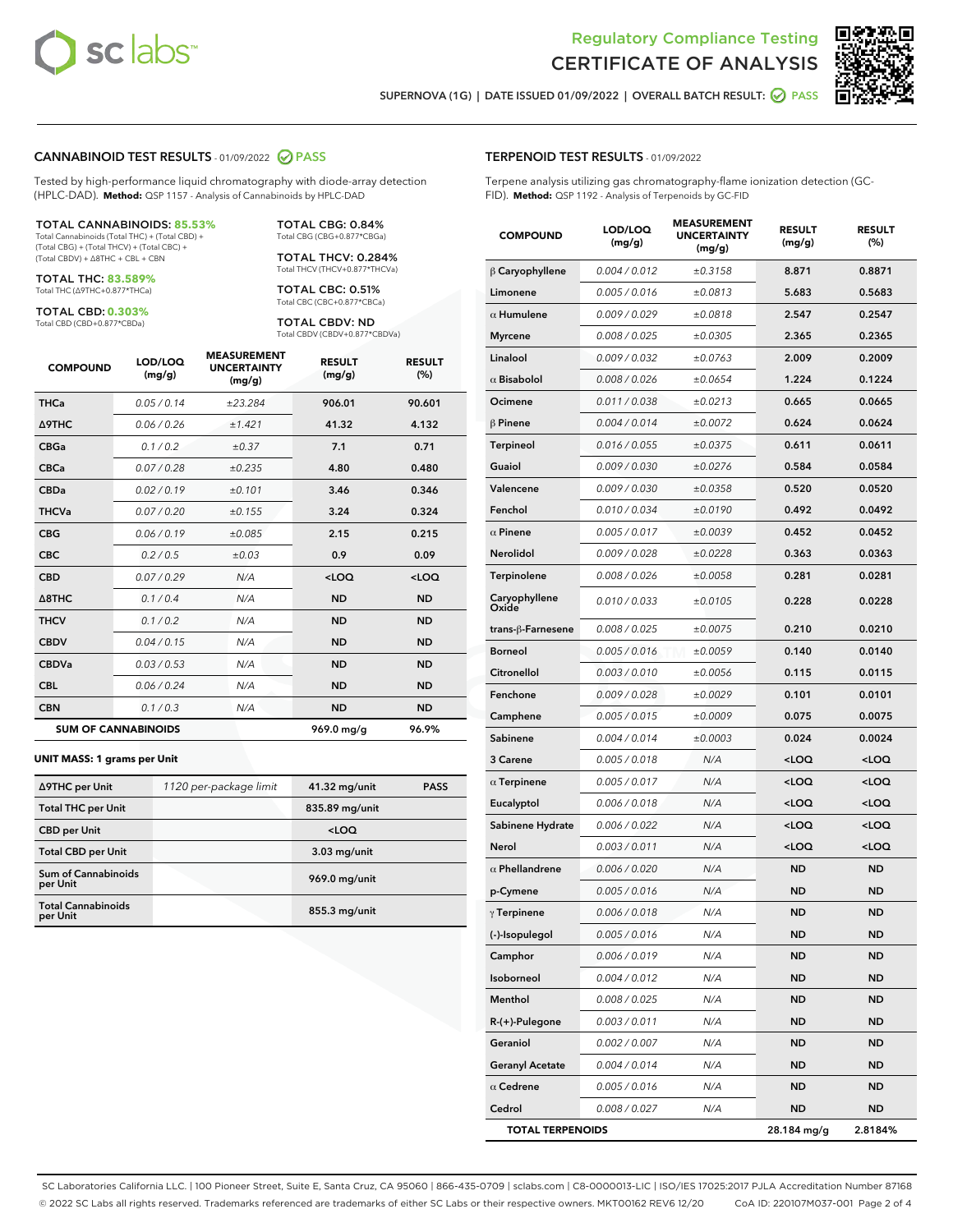



SUPERNOVA (1G) | DATE ISSUED 01/09/2022 | OVERALL BATCH RESULT: @ PASS

# CATEGORY 1 PESTICIDE TEST RESULTS - 01/09/2022 2 PASS

Pesticide and plant growth regulator analysis utilizing high-performance liquid chromatography-mass spectrometry (HPLC-MS) or gas chromatography-mass spectrometry (GC-MS). \*GC-MS utilized where indicated. **Method:** QSP 1212 - Analysis of Pesticides and Mycotoxins by LC-MS or QSP 1213 - Analysis of Pesticides by GC-MS

| <b>COMPOUND</b>             | LOD/LOQ<br>$(\mu g/g)$ | <b>ACTION</b><br><b>LIMIT</b><br>$(\mu g/g)$ | <b>MEASUREMENT</b><br><b>UNCERTAINTY</b><br>$(\mu g/g)$ | <b>RESULT</b><br>$(\mu g/g)$ | <b>RESULT</b> |
|-----------------------------|------------------------|----------------------------------------------|---------------------------------------------------------|------------------------------|---------------|
| Aldicarb                    | 0.03 / 0.08            | $\ge$ LOD                                    | N/A                                                     | <b>ND</b>                    | <b>PASS</b>   |
| Carbofuran                  | 0.02/0.05              | $>$ LOD                                      | N/A                                                     | <b>ND</b>                    | <b>PASS</b>   |
| Chlordane*                  | 0.03 / 0.08            | $\ge$ LOD                                    | N/A                                                     | <b>ND</b>                    | <b>PASS</b>   |
| Chlorfenapyr*               | 0.03/0.10              | $>$ LOD                                      | N/A                                                     | <b>ND</b>                    | <b>PASS</b>   |
| Chlorpyrifos                | 0.02 / 0.06            | $\ge$ LOD                                    | N/A                                                     | <b>ND</b>                    | <b>PASS</b>   |
| Coumaphos                   | 0.02 / 0.07            | $\ge$ LOD                                    | N/A                                                     | <b>ND</b>                    | <b>PASS</b>   |
| Daminozide                  | 0.02 / 0.07            | $\ge$ LOD                                    | N/A                                                     | <b>ND</b>                    | <b>PASS</b>   |
| <b>DDVP</b><br>(Dichlorvos) | 0.03/0.09              | $\ge$ LOD                                    | N/A                                                     | <b>ND</b>                    | <b>PASS</b>   |
| Dimethoate                  | 0.03/0.08              | $>$ LOD                                      | N/A                                                     | <b>ND</b>                    | <b>PASS</b>   |
| Ethoprop(hos)               | 0.03/0.10              | $\ge$ LOD                                    | N/A                                                     | <b>ND</b>                    | <b>PASS</b>   |
| Etofenprox                  | 0.02 / 0.06            | $\ge$ LOD                                    | N/A                                                     | <b>ND</b>                    | <b>PASS</b>   |
| Fenoxycarb                  | 0.03 / 0.08            | $\ge$ LOD                                    | N/A                                                     | <b>ND</b>                    | <b>PASS</b>   |
| Fipronil                    | 0.03/0.08              | $>$ LOD                                      | N/A                                                     | <b>ND</b>                    | <b>PASS</b>   |
| Imazalil                    | 0.02 / 0.06            | $\ge$ LOD                                    | N/A                                                     | <b>ND</b>                    | <b>PASS</b>   |
| Methiocarb                  | 0.02 / 0.07            | $\ge$ LOD                                    | N/A                                                     | <b>ND</b>                    | <b>PASS</b>   |
| Methyl<br>parathion         | 0.03/0.10              | $\ge$ LOD                                    | N/A                                                     | <b>ND</b>                    | <b>PASS</b>   |
| <b>Mevinphos</b>            | 0.03/0.09              | $>$ LOD                                      | N/A                                                     | <b>ND</b>                    | <b>PASS</b>   |
| Paclobutrazol               | 0.02 / 0.05            | $\ge$ LOD                                    | N/A                                                     | <b>ND</b>                    | <b>PASS</b>   |
| Propoxur                    | 0.03/0.09              | $\ge$ LOD                                    | N/A                                                     | <b>ND</b>                    | <b>PASS</b>   |
| Spiroxamine                 | 0.03 / 0.08            | $\ge$ LOD                                    | N/A                                                     | <b>ND</b>                    | <b>PASS</b>   |
| Thiacloprid                 | 0.03/0.10              | $\ge$ LOD                                    | N/A                                                     | <b>ND</b>                    | <b>PASS</b>   |

#### CATEGORY 2 PESTICIDE TEST RESULTS - 01/09/2022 2 PASS

| <b>COMPOUND</b>          | LOD/LOO<br>$(\mu g/g)$ | <b>ACTION</b><br>LIMIT<br>$(\mu g/g)$ | <b>MEASUREMENT</b><br><b>UNCERTAINTY</b><br>$(\mu g/g)$ | <b>RESULT</b><br>$(\mu g/g)$ | <b>RESULT</b> |  |
|--------------------------|------------------------|---------------------------------------|---------------------------------------------------------|------------------------------|---------------|--|
| Abamectin                | 0.03/0.10              | 0.1                                   | N/A                                                     | <b>ND</b>                    | <b>PASS</b>   |  |
| Acephate                 | 0.02/0.07              | 0.1                                   | N/A                                                     | <b>ND</b>                    | <b>PASS</b>   |  |
| Acequinocyl              | 0.02/0.07              | 0.1                                   | N/A                                                     | <b>ND</b>                    | <b>PASS</b>   |  |
| Acetamiprid              | 0.02 / 0.05            | 0.1                                   | N/A                                                     | <b>ND</b>                    | <b>PASS</b>   |  |
| Azoxystrobin             | 0.02/0.07              | 0.1                                   | N/A                                                     | <b>ND</b>                    | <b>PASS</b>   |  |
| <b>Bifenazate</b>        | 0.01 / 0.04            | 0.1                                   | N/A                                                     | <b>ND</b>                    | <b>PASS</b>   |  |
| <b>Bifenthrin</b>        | 0.02 / 0.05            | 3                                     | N/A                                                     | <b>ND</b>                    | <b>PASS</b>   |  |
| <b>Boscalid</b>          | 0.03/0.09              | 0.1                                   | N/A                                                     | <b>ND</b>                    | <b>PASS</b>   |  |
| Captan                   | 0.19/0.57              | 0.7                                   | N/A                                                     | <b>ND</b>                    | <b>PASS</b>   |  |
| Carbaryl                 | 0.02/0.06              | 0.5                                   | N/A                                                     | <b>ND</b>                    | <b>PASS</b>   |  |
| Chlorantranilip-<br>role | 0.04/0.12              | 10                                    | N/A                                                     | <b>ND</b>                    | <b>PASS</b>   |  |
| Clofentezine             | 0.03/0.09              | 0.1                                   | N/A                                                     | <b>ND</b>                    | <b>PASS</b>   |  |

|  | <b>CATEGORY 2 PESTICIDE TEST RESULTS</b> - 01/09/2022 continued |
|--|-----------------------------------------------------------------|
|  |                                                                 |

| <b>COMPOUND</b>               | LOD/LOQ<br>(µg/g) | <b>ACTION</b><br>LIMIT<br>(µg/g) | <b>MEASUREMENT</b><br><b>UNCERTAINTY</b><br>$(\mu g/g)$ | <b>RESULT</b><br>(µg/g) | <b>RESULT</b> |
|-------------------------------|-------------------|----------------------------------|---------------------------------------------------------|-------------------------|---------------|
| Cyfluthrin                    | 0.12 / 0.38       | $\overline{c}$                   | N/A                                                     | ND                      | <b>PASS</b>   |
| Cypermethrin                  | 0.11/0.32         | 1                                | N/A                                                     | ND                      | <b>PASS</b>   |
| Diazinon                      | 0.02 / 0.05       | 0.1                              | N/A                                                     | ND                      | <b>PASS</b>   |
| Dimethomorph                  | 0.03 / 0.09       | 2                                | N/A                                                     | <b>ND</b>               | <b>PASS</b>   |
| Etoxazole                     | 0.02 / 0.06       | 0.1                              | N/A                                                     | ND                      | <b>PASS</b>   |
| Fenhexamid                    | 0.03 / 0.09       | 0.1                              | N/A                                                     | <b>ND</b>               | <b>PASS</b>   |
| Fenpyroximate                 | 0.02 / 0.06       | 0.1                              | N/A                                                     | <b>ND</b>               | <b>PASS</b>   |
| Flonicamid                    | 0.03 / 0.10       | 0.1                              | N/A                                                     | <b>ND</b>               | <b>PASS</b>   |
| Fludioxonil                   | 0.03 / 0.10       | 0.1                              | N/A                                                     | ND                      | <b>PASS</b>   |
| Hexythiazox                   | 0.02 / 0.07       | 0.1                              | N/A                                                     | <b>ND</b>               | <b>PASS</b>   |
| Imidacloprid                  | 0.04 / 0.11       | 5                                | N/A                                                     | ND                      | <b>PASS</b>   |
| Kresoxim-methyl               | 0.02 / 0.07       | 0.1                              | N/A                                                     | ND                      | <b>PASS</b>   |
| <b>Malathion</b>              | 0.03 / 0.09       | 0.5                              | N/A                                                     | <b>ND</b>               | <b>PASS</b>   |
| Metalaxyl                     | 0.02 / 0.07       | $\overline{\mathcal{L}}$         | N/A                                                     | <b>ND</b>               | <b>PASS</b>   |
| Methomyl                      | 0.03 / 0.10       | $\mathcal{I}$                    | N/A                                                     | <b>ND</b>               | <b>PASS</b>   |
| Myclobutanil                  | 0.03 / 0.09       | 0.1                              | N/A                                                     | <b>ND</b>               | <b>PASS</b>   |
| Naled                         | 0.02 / 0.07       | 0.1                              | N/A                                                     | <b>ND</b>               | <b>PASS</b>   |
| Oxamyl                        | 0.04 / 0.11       | 0.5                              | N/A                                                     | <b>ND</b>               | <b>PASS</b>   |
| Pentachloronitro-<br>benzene* | 0.03 / 0.09       | 0.1                              | N/A                                                     | <b>ND</b>               | <b>PASS</b>   |
| Permethrin                    | 0.04/0.12         | 0.5                              | N/A                                                     | ND                      | <b>PASS</b>   |
| Phosmet                       | 0.03 / 0.10       | 0.1                              | N/A                                                     | ND                      | <b>PASS</b>   |
| Piperonylbu-<br>toxide        | 0.02 / 0.07       | 3                                | N/A                                                     | <b>ND</b>               | <b>PASS</b>   |
| Prallethrin                   | 0.03 / 0.08       | 0.1                              | N/A                                                     | ND                      | <b>PASS</b>   |
| Propiconazole                 | 0.02 / 0.07       | 0.1                              | N/A                                                     | <b>ND</b>               | <b>PASS</b>   |
| Pyrethrins                    | 0.04 / 0.12       | 0.5                              | N/A                                                     | ND                      | <b>PASS</b>   |
| Pyridaben                     | 0.02 / 0.07       | 0.1                              | N/A                                                     | ND                      | <b>PASS</b>   |
| Spinetoram                    | 0.02 / 0.07       | 0.1                              | N/A                                                     | ND                      | <b>PASS</b>   |
| Spinosad                      | 0.02 / 0.07       | 0.1                              | N/A                                                     | <b>ND</b>               | <b>PASS</b>   |
| Spiromesifen                  | 0.02 / 0.05       | 0.1                              | N/A                                                     | ND                      | <b>PASS</b>   |
| Spirotetramat                 | 0.02 / 0.06       | 0.1                              | N/A                                                     | ND                      | <b>PASS</b>   |
| Tebuconazole                  | 0.02 / 0.07       | 0.1                              | N/A                                                     | ND                      | <b>PASS</b>   |
| Thiamethoxam                  | 0.03 / 0.10       | 5                                | N/A                                                     | ND                      | <b>PASS</b>   |
| Trifloxystrobin               | 0.03 / 0.08       | 0.1                              | N/A                                                     | ND                      | <b>PASS</b>   |

SC Laboratories California LLC. | 100 Pioneer Street, Suite E, Santa Cruz, CA 95060 | 866-435-0709 | sclabs.com | C8-0000013-LIC | ISO/IES 17025:2017 PJLA Accreditation Number 87168 © 2022 SC Labs all rights reserved. Trademarks referenced are trademarks of either SC Labs or their respective owners. MKT00162 REV6 12/20 CoA ID: 220107M037-001 Page 3 of 4